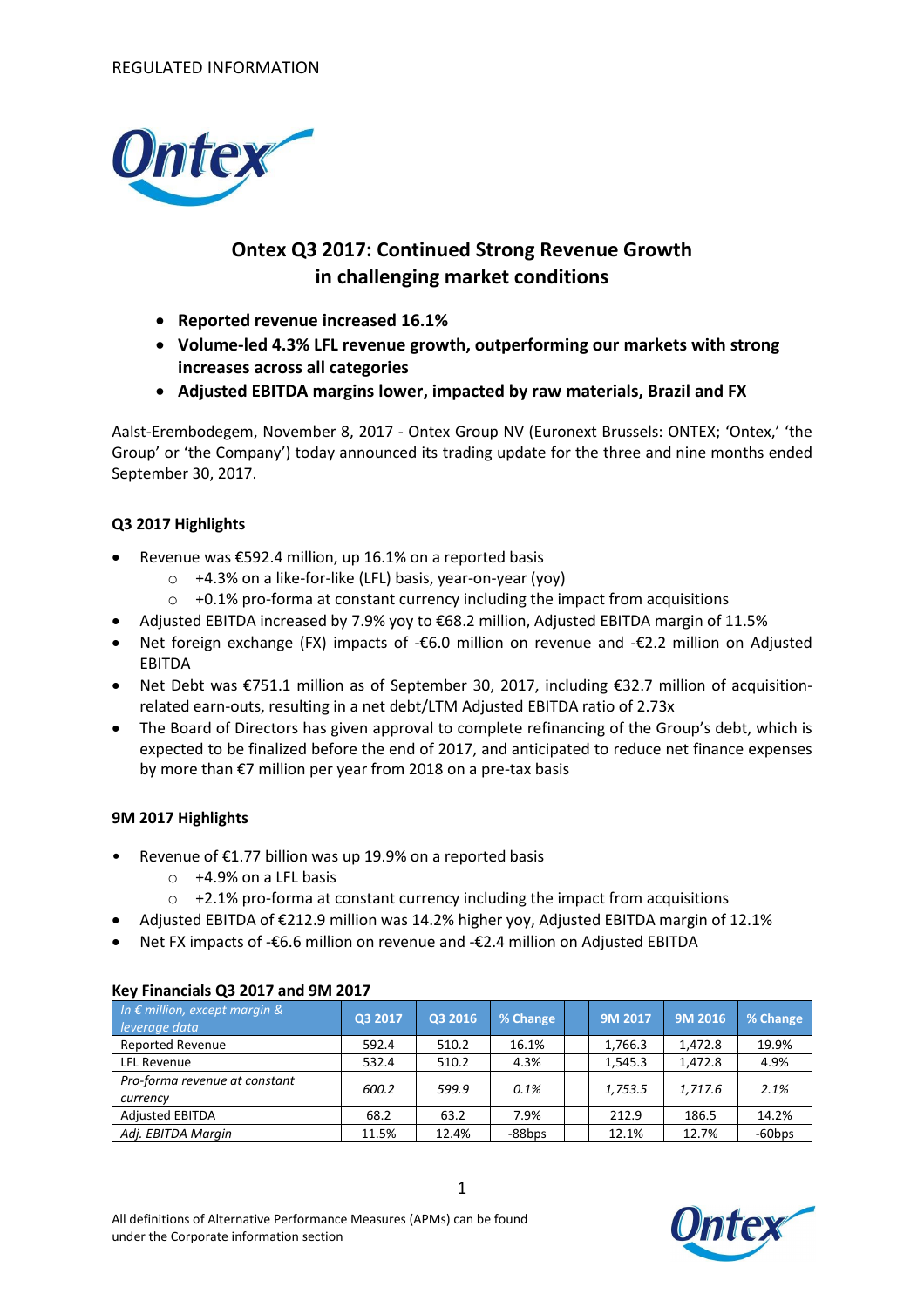## REGULATED INFORMATION

| In $\epsilon$ million, except margin &<br>leverage data | 03 2017 |      | Q3 2016 % Change | 9M 2017 | 9M 2016 | ■ % Change |
|---------------------------------------------------------|---------|------|------------------|---------|---------|------------|
| Net Debt                                                | N.A.    | N.A. | N.A.             | 751.1   | 691.3   | 8.6%       |
| Net Debt / LTM Adj. EBITDA                              | N.A.    | N.A. | N.A.             | 2.73    | 2.95    | N.A.       |

*Ontex Group reported revenue includes 9 months of Grupo Mabe and 7 months of Ontex Brazil in 9M 2017, and 7 months of Grupo Mabe in 9M 2016*

Charles Bouaziz, Ontex CEO: "Our third quarter trading demonstrated further progress in challenging market conditions, as we delivered another quarter of strong, volume-led LFL revenue growth across all our categories, and well ahead of our markets. Continued delivery of savings and efficiencies offset higher raw material costs and the temporary pressures from our growth on manufacturing and supply chain costs. While our base business remains largely on track, foreign exchange headwinds and a temporary adverse result in our new Brazil business have led to lower margins."

# **Market Dynamics**

Babycare, Femcare and Adult Incontinence category growth year to date 2017 shows the same trends seen earlier this year, with pricing pressures in Babycare and good growth in Adult Inco according to third party market data. The share of retailer brands continued to increase in our Mature Market Retail Division despite high promotional activity from international diaper brands.

Indices of all our main commodity raw materials were higher in the third quarter of 2017 compared to the same period of 2016.

Foreign exchange rates were volatile in Q3 2017 versus the same period of 2016, with the British Pound, the Turkish Lira and the Brazilian Real weakening, while the Russian Rouble strengthened.

# **Outlook**

We expect to continue top-line outperformance in our markets in Q4, led by category growth in Adult Inco, which will confirm an annual run rate of €2.4 billion revenue. We anticipate pressure in Brazil will continue which, together with FX and commodities headwinds, will put our Q4 margins slightly below Q3. The actions we are taking to increase group-wide capacity of margin-accretive products, as well as to further implement our integration plan in Brazil, are expected to start showing benefits during the second half of 2018.

# **Overview of Ontex Performance in Q3 2017**

Group revenue in Q3 2017 totaled €592.4 million, up 16.1% on a reported basis versus prior year, including the acquisition of Ontex Brazil. Revenue was +4.3% on a LFL basis, with improvements from four of our five Divisions and all three categories.

Q3 2017 Adjusted EBITDA was €68.2 million, an increase of 7.9% year-on-year, resulting in an adjusted EBITDA margin of 11.5%. The benefits of our strong top-line performance and savings actions offset headwinds from higher raw material costs and increased distribution expenses, with the margin decline mainly attributable to negative FX and the impact from Brazil. We continued to invest in our commercial capabilities to underpin future market outperformance.

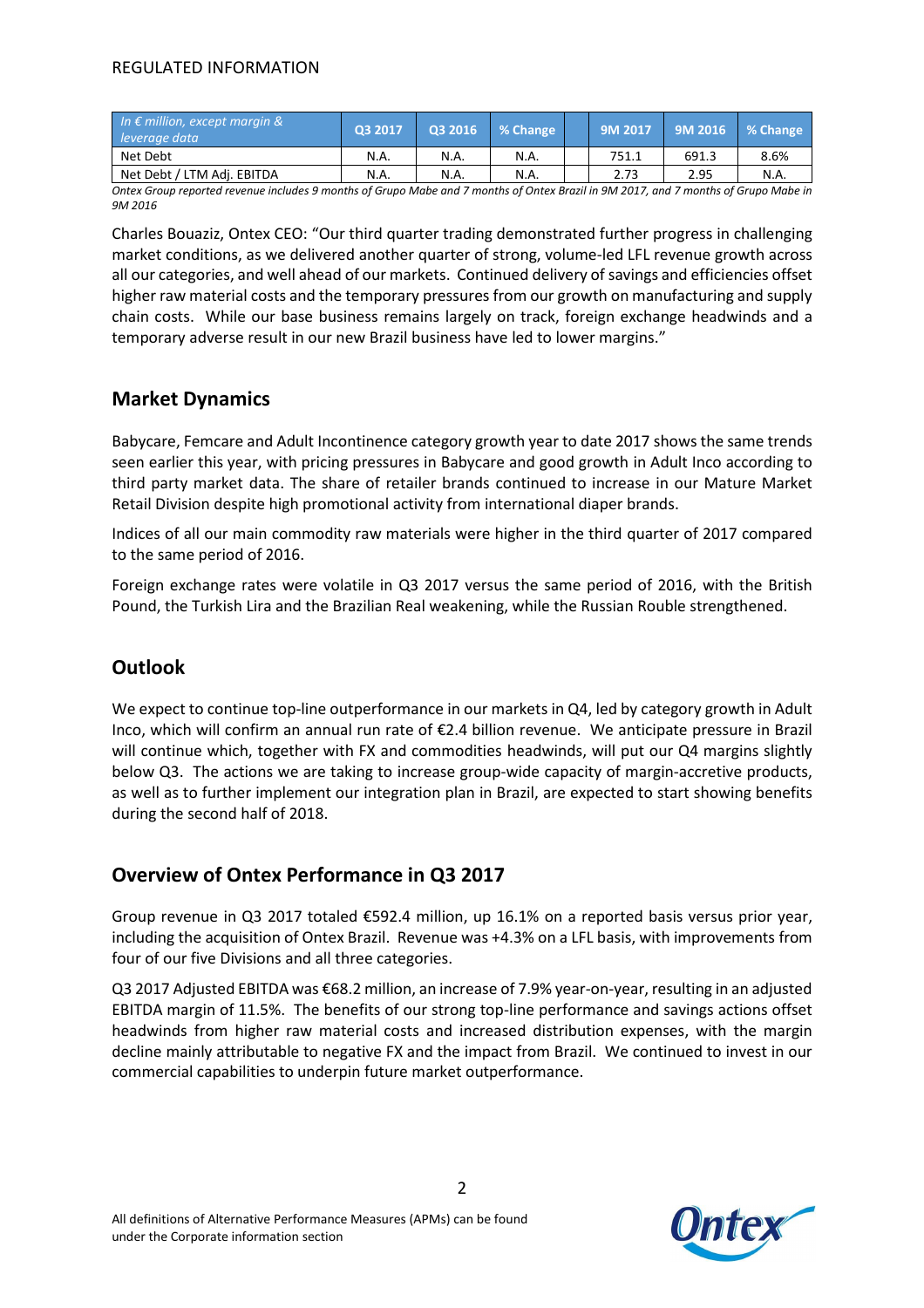|                                               | <b>Third Quarter</b> |         |                             |               | <b>Nine Months</b> |         |                  |             |
|-----------------------------------------------|----------------------|---------|-----------------------------|---------------|--------------------|---------|------------------|-------------|
| in $\epsilon$ million                         | Q3 2017              | Q3 2016 | $%$ $\Delta$ as<br>reported | % ∆ at<br>LFL | 9M 2017            | 9M 2016 | %∆as<br>reported | %∆at<br>LFL |
| <b>Ontex Reported</b><br>Revenue <sup>®</sup> | 592.4                | 510.2   | 16.1%                       | 4.3%          | 1,766.3            | 1,472.8 | 19.9%            | 4.9%        |
| Babycare                                      | 353.4                | 297.8   | 18.6%                       | 4.6%          | 1065.8             | 846.0   | 26.0%            | 6.1%        |
| Femcare                                       | 56.4                 | 53.2    | 6.0%                        | 4.8%          | 166.2              | 157.5   | 5.5%             | 3.0%        |
| Adult Inco                                    | 172.9                | 150.2   | 15.1%                       | 4.7%          | 513.2              | 448.6   | 14.4%            | 4.6%        |

## **Operational Review: Categories**

*\* Includes €9.8 million of Other in Q3 2017; €8.9 million in Q3 2016, €21.2 million of Other in 9M 2017; €20.7 million in 9M 2016*

#### **Babycare**

Babycare category revenue grew 18.6% on a reported basis in Q3 2017, and 4.6% on a LFL basis. In markets where we have our own brands, we gained share in Mexico, Algeria and Pakistan, partly offset by lower share in Turkey and Brazil. In Western Europe, our LFL revenue was well ahead of the market, as we benefit from retailer brands gaining share within baby diapers, as well as increasing our share of retailer brands.

#### **Femcare**

Revenue in the Femcare category in Q3 2017 was 6.0% higher as reported, and up 4.8% on a LFL basis. We compete primarily through retailer brands in Western Europe, which had a stable share of a slightly declining category. Our LFL growth was led by gaining new business, strengthening our leading position in retailer brands.

#### **Adult Inco**

Q3 2017 revenue in the Adult Inco category was up 15.1% on a reported basis, and 4.7% higher on a LFL basis. Adult Inco sales in retail channels grew 9% higher year-on-year, and in institutional channels revenue also increased, both on a LFL basis. In retail channels we benefited from strong category growth in Western Europe with our retailer brands, and we also increased our leading branded positions in Brazil, Mexico and Turkey. In institutional channels, revenue growth was supported by innovations including the launch of Serenity pants in Spain, strengthening our offering in this growing product category.

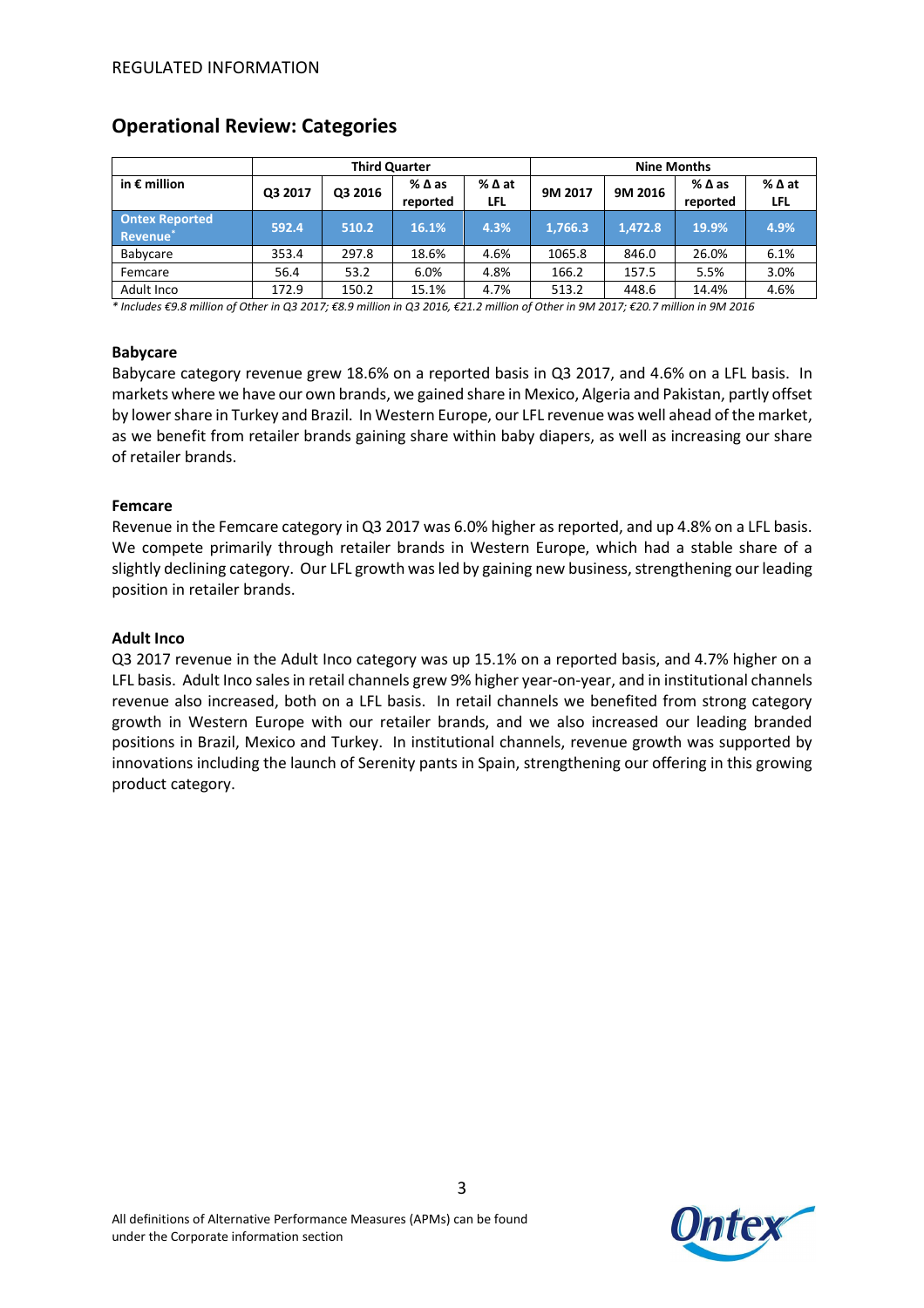|                                  | <b>Third Quarter</b> |         |                  |                         | <b>Nine Months</b> |         |                             |                      |
|----------------------------------|----------------------|---------|------------------|-------------------------|--------------------|---------|-----------------------------|----------------------|
| in $\epsilon$ million            | Q3 2017              | Q3 2016 | %∆as<br>reported | $%$ $\Delta$ at<br>LFL. | 9M 2017            | 9M 2016 | $%$ $\Delta$ as<br>reported | % ∆ at<br><b>LFL</b> |
| <b>Ontex Reported</b><br>Revenue | 592.4                | 510.2   | 16.1%            | 4.3%                    | 1,766.3            | 1,472.8 | 19.9%                       | 4.9%                 |
| Mature Market Retail             | 227.8                | 214.6   | 6.1%             | 6.0%                    | 673.6              | 640.6   | 5.1%                        | 4.6%                 |
| <b>Growth Markets</b>            | 45.6                 | 43.8    | 4.1%             | 2.7%                    | 142.1              | 120.6   | 17.8%                       | 9.5%                 |
| Healthcare                       | 107.7                | 106.8   | 0.8%             | 1.5%                    | 323.6              | 323.4   | 0.1%                        | 1.1%                 |
| <b>MENA</b>                      | 40.6                 | 45.7    | $-11.2$          | $-1.0%$                 | 143.1              | 153.7   | $-6.9%$                     | 0.9%                 |
| Americas Retail                  | 170.8                | 99.3    | 71.9%            | 7.0%                    | 483.9              | 234.4   | 106.4%                      | 11.4%                |

## **Operational Review: Divisions**

*Ontex Group and Americas Retail reported revenue include 9 months of Grupo Mabe and 7 months of Ontex Brazil in 9M 2017, and 7 months of Grupo Mabe and no revenue for Ontex Brazil in 9M2016.*

#### **Mature Market Retail**

Mature Markets Retail Division revenue had a strong Q3 2017, growing 6.0% on a LFL basis versus a year ago and well ahead of its markets. In markets characterized by heightened promotional activities by the leading Babycare brand, higher volumes in most of our markets continued to drive a strong top-line performance. Our ongoing investments in shopper analysis enable us to develop innovations and improved products and services, so that leading retailers continue to compete effectively through the development of their own brands. In early October, we announced our investment in a new production facility in Radomsko (Poland) to support our future growth ambitions.

#### **Growth Markets**

Revenue in our Growth Markets Division increased 2.7% on a LFL basis in Q3 2017. While lower than previous periods, market demand remains supportive of continued strong revenue growth. Our Q3 growth was impacted by high promotional activity especially in Russia and Eastern Europe, in part reflecting a strengthening Russian Rouble. In addition, our revenue was impacted by supply capacity constraints for some of our fastest growing products, and inventory reductions by customers in some export markets. We are taking actions to remedy the supply challenges by increasing local supply and expect to continue delivering growth ahead of our markets.

#### **Healthcare**

Q3 2017 Healthcare Divisional revenue was up 1.5% on a LFL basis compared to last year, supported by increased volumes of our branded Adult Inco products. We remain focused on providing customers and consumers across our markets with the solutions they require, leveraging our product portfolio and range of services, including renewing the skin care range.

#### **MENA**

Middle East and North Africa Divisional revenue decreased 1.0% on a LFL basis in Q3 2017 versus the same period last year. The market environment remained particularly challenging in Turkey, and in the Babycare category, leading brands such as our Canbebe diapers were impacted by growth of lowprice products. However, Canped, our leading brand of Adult Inco products in Turkey, continued to perform well in a growing market, and we had volume-led growth in other markets in which we are active. We have taken price increases taking into account the weakness of local currencies, including the Turkish Lira. Although our top-line performance is below our expectations in 2017, we believe that the actions we are taking will lead to a resumption of LFL revenue growth in this Division.

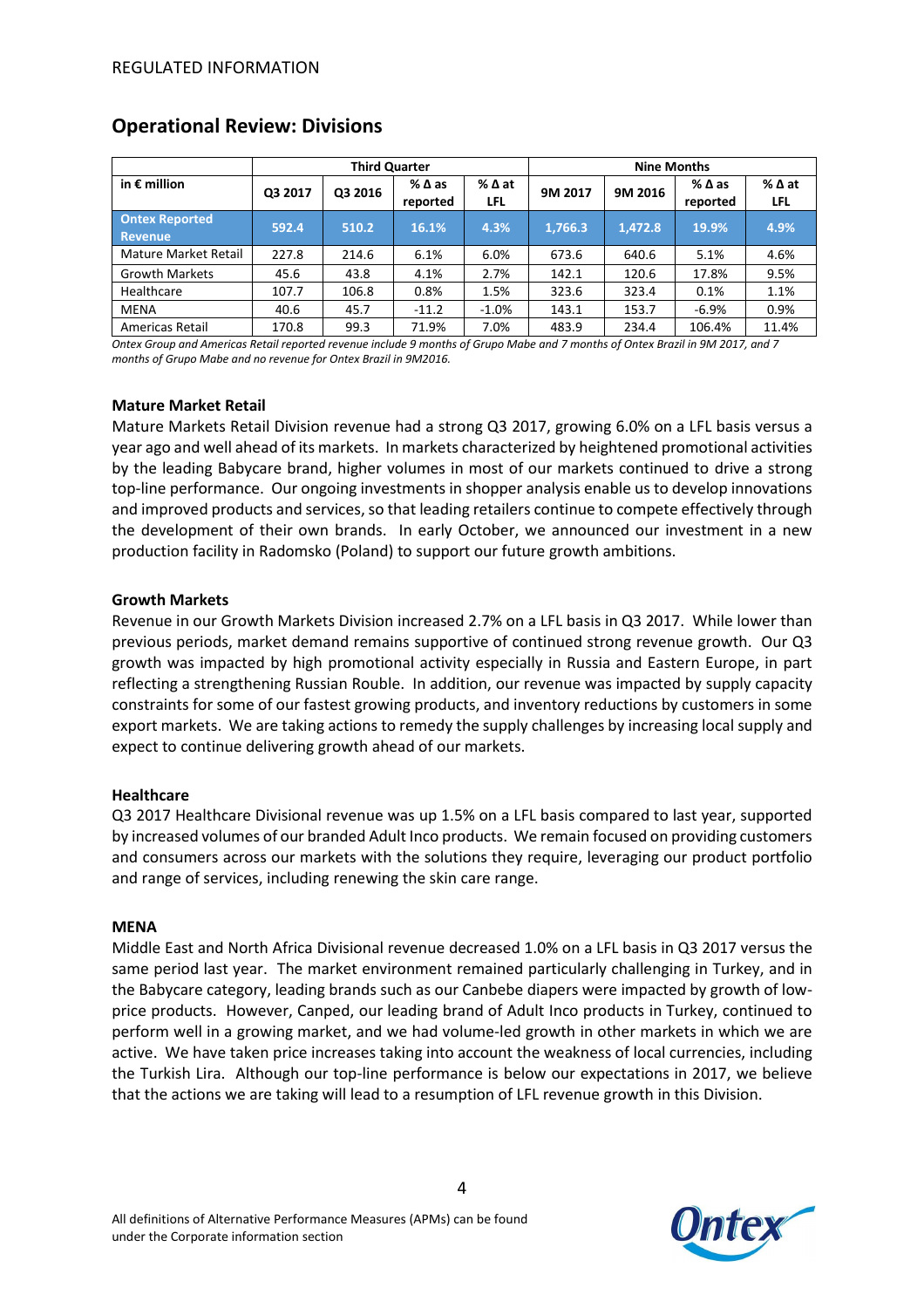#### **Americas Retail**

The Americas Retail Division revenue increased by 7.0% on a LFL basis in Q3 2017. In Mexico, we continued to improve our position, reflected by higher shares in both the Babycare and Adult Inco categories. Sales in the US also grew.

In Brazil, aggressive pricing in Babycare has led to a decline in the category value 2017 year to date. Despite these challenges, after share losses in the first half of 2017, actions to improve our competitiveness have started to show some positive signs in our diaper share. Outside of Babycare, the Adult Inco category continues to grow, and we have extended our leading position. Longer term in Brazil, we remain confident in the opportunities and financial benefits for Ontex.

# **Operational Review: Geographies**

|                                  |         |         | <b>Third Quarter</b>        |             | <b>Nine Months</b> |         |                             |                        |
|----------------------------------|---------|---------|-----------------------------|-------------|--------------------|---------|-----------------------------|------------------------|
| in $\epsilon$ million            | Q3 2017 | Q3 2016 | $%$ $\Delta$ as<br>reported | %∆at<br>LFL | 9M 2017            | 9M 2016 | $%$ $\Delta$ as<br>reported | $%$ $\Delta$ at<br>LFL |
| <b>Ontex Reported</b><br>Revenue | 592.4   | 510.2   | 16.1%                       | 4.3%        | 1,766.3            | 1.472.8 | 19.9%                       | 4.9%                   |
| Western Europe                   | 270.9   | 264.0   | 2.6%                        | 3.2%        | 807.2              | 785.9   | 2.7%                        | 3.2%                   |
| Eastern Europe                   | 78.8    | 73.9    | 6.7%                        | 4.2%        | 230.5              | 220.8   | 4.4%                        | $-1.2%$                |
| Americas                         | 171.4   | 100.0   | 71.5%                       | 6.9%        | 486.7              | 237.0   | 105.4%                      | 11.3%                  |
| <b>ROW</b>                       | 71.3    | 72.4    | $-1.5%$                     | 5.3%        | 241.8              | 229.1   | 5.6%                        | 10.0%                  |

LFL revenue increased in each reported geographical area in Q3 2017. In spite of solid growth, the proportion of reported Group sales in Western Europe decreased from 52% to 46%, while in the Americas it was up from 20% to 29%, demonstrating our progress in becoming a more diversified company.

# **Financial Review**

### **Net debt and leverage**

Net debt was €751.1 million at September 30, 2017, with net leverage based on the last twelve months Adjusted EBITDA of 2.73x.

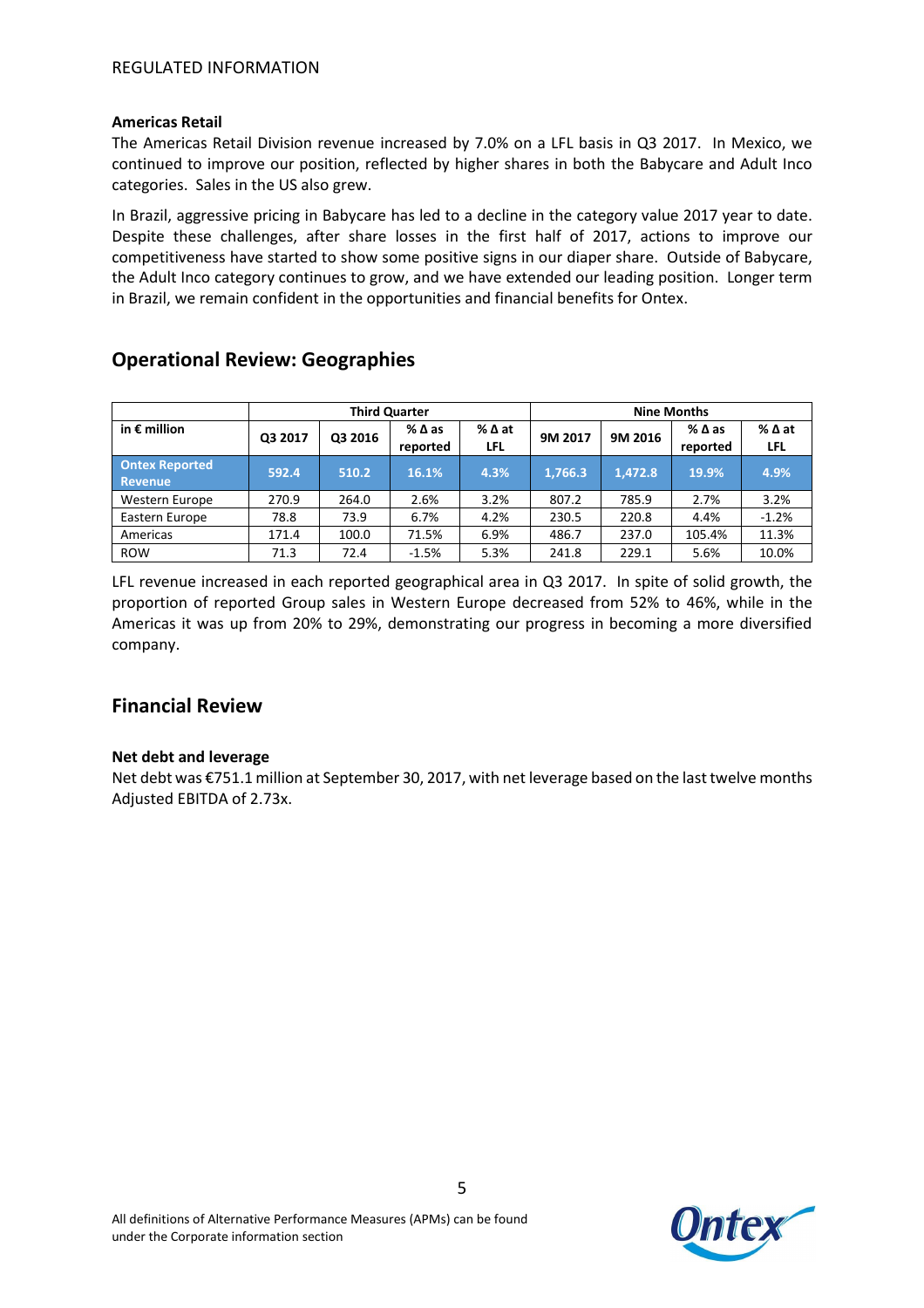# **Corporate information**

The above press release and related financial information of Ontex Group NV for the three months ended September 30, 2017 was authorized for issue in accordance with a resolution of the Board on November 7, 2017.

# **Alternative Performance Measures**

The following alternative performance measures (non-GAAP) have been included in this trading update since management believes that they are widely used by certain investors, securities analysts and other interested parties as supplemental measures of performance and liquidity. The alternative performance measures may not be comparable to similarly titled measures of other companies and have limitations as analytical tools and should not be considered in isolation or as a substitute for analysis of our operating results, our performance or our liquidity under IFRS.

### **Like-for-like revenue (LFL)**

Like-for-like revenue is defined as revenue at constant currency excluding change in perimeter of consolidation or M&A.

### **Pro-forma revenue**

Pro-forma revenue includes 9 months of Mabe and Ontex Brazil in both 9M 2017 and 9M 2016. Proforma revenue at constant currency is pro-forma revenue excluding FX.

### **Non-recurring Income and expenses**

Non-recurring income and expenses are those items that are considered by management not to relate to items in the ordinary course of activities of the Company. They are presented separately as they are important for the understanding of users of the consolidated financial statements of the "normal" performance of the company due to their size or nature. The non-recurring income and expenses relate to:

- Acquisition-related expenses;
- changes to the measurement of contingent considerations in the context of business combinations;
- business restructuring costs, including costs related to the liquidation of subsidiaries and the closure, opening or relocations of factories;
- asset impairment costs.

## **EBITDA and Adjusted EBITDA and related margins**

EBITDA is defined as earnings before net finance cost, income taxes, depreciation and amortisation. Adjusted EBITDA is defined as EBITDA plus non-recurring income and expenses and excluding nonrecurring impairment of assets. EBITDA and Adjusted EBITDA margins are EBITDA and Adjusted EBITDA divided by revenue.

### **Net financial debt/LTM Adjusted EBITDA ratio (Leverage)**

Net financial debt is calculated by adding short-term and long-term debt and deducting cash and cash equivalents. LTM adjusted EBITDA is defined as EBITDA plus non-recurring income and expenses and excluding non-recurring impairment of assets for the last twelve months (LTM).

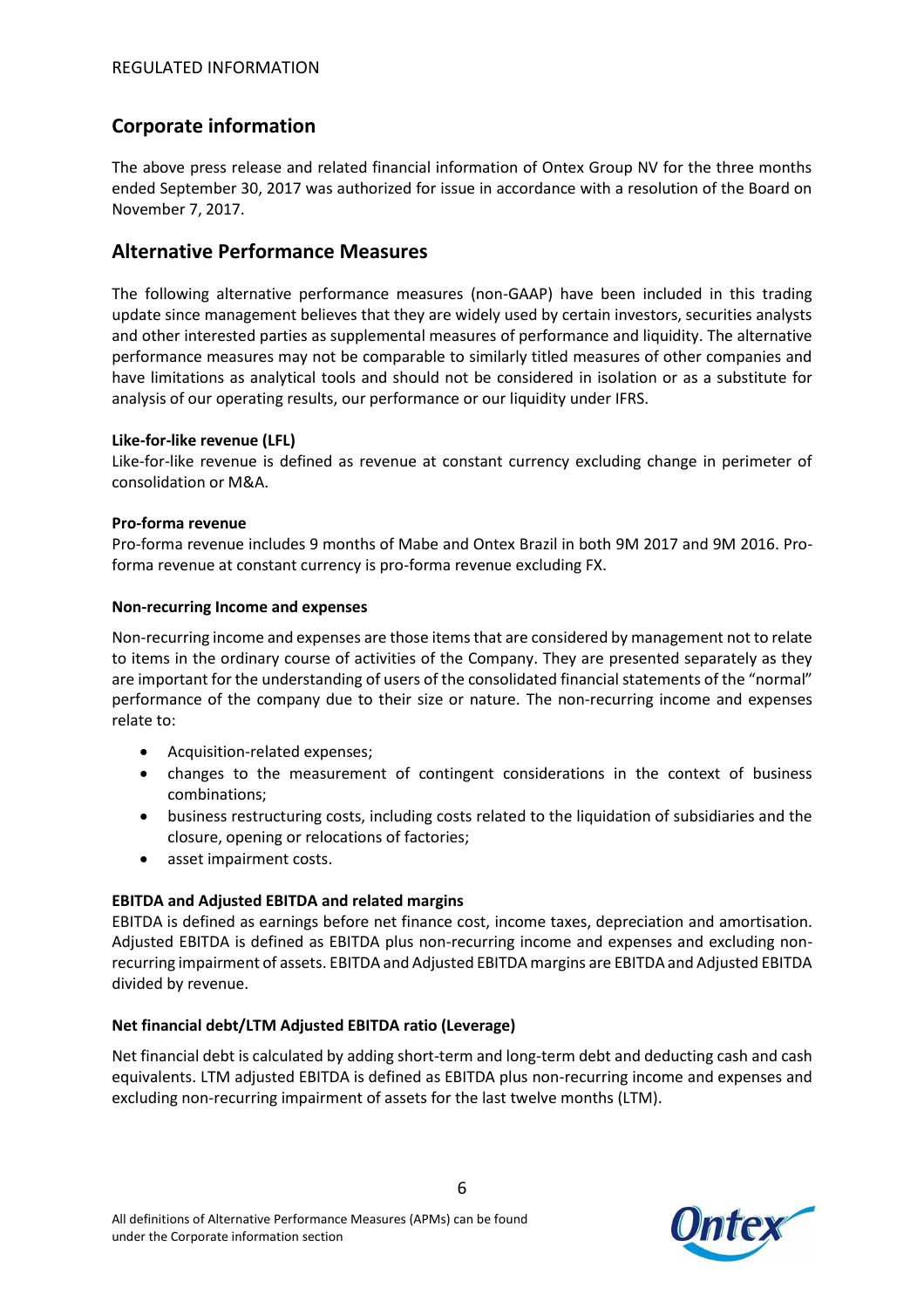# **Conference call**

Management will host a presentation for investors and analysts on Wednesday 8 November 2017 at 8:00 am GMT / 9:00 am CET. A copy of the presentation slides will be available at:

http://www.ontexglobal.com/financial-reports-including-annual-reviews

If you would like to participate in the conference call, please dial-in 5 to 10 minutes prior using the details below:

| <b>United Kingdom:</b> | +44 (0) 330 336 9105  |
|------------------------|-----------------------|
| <b>United States:</b>  | +1 323 794 2093       |
| Belgium:               | +32 (0) 2 404 0659    |
| France:                | +33 (0) 1 76 77 22 74 |
| Germany:               | +49 (0) 69 2222 13420 |
|                        |                       |

Passcode: 7242052

# **Financial calendar 2018**

| March 6, 2018    |
|------------------|
| May 9, 2018      |
| May 25, 2018     |
| July 26, 2018    |
| November 7, 2018 |
|                  |

# **Enquiries**

**Investors** Philip Ludwig +32 53 333 730 Philip.ludwig@ontexglobal.com

**Press**

Gaëlle Vilatte +32 53 333 708 Gaelle.vilatte@ontexglobal.com